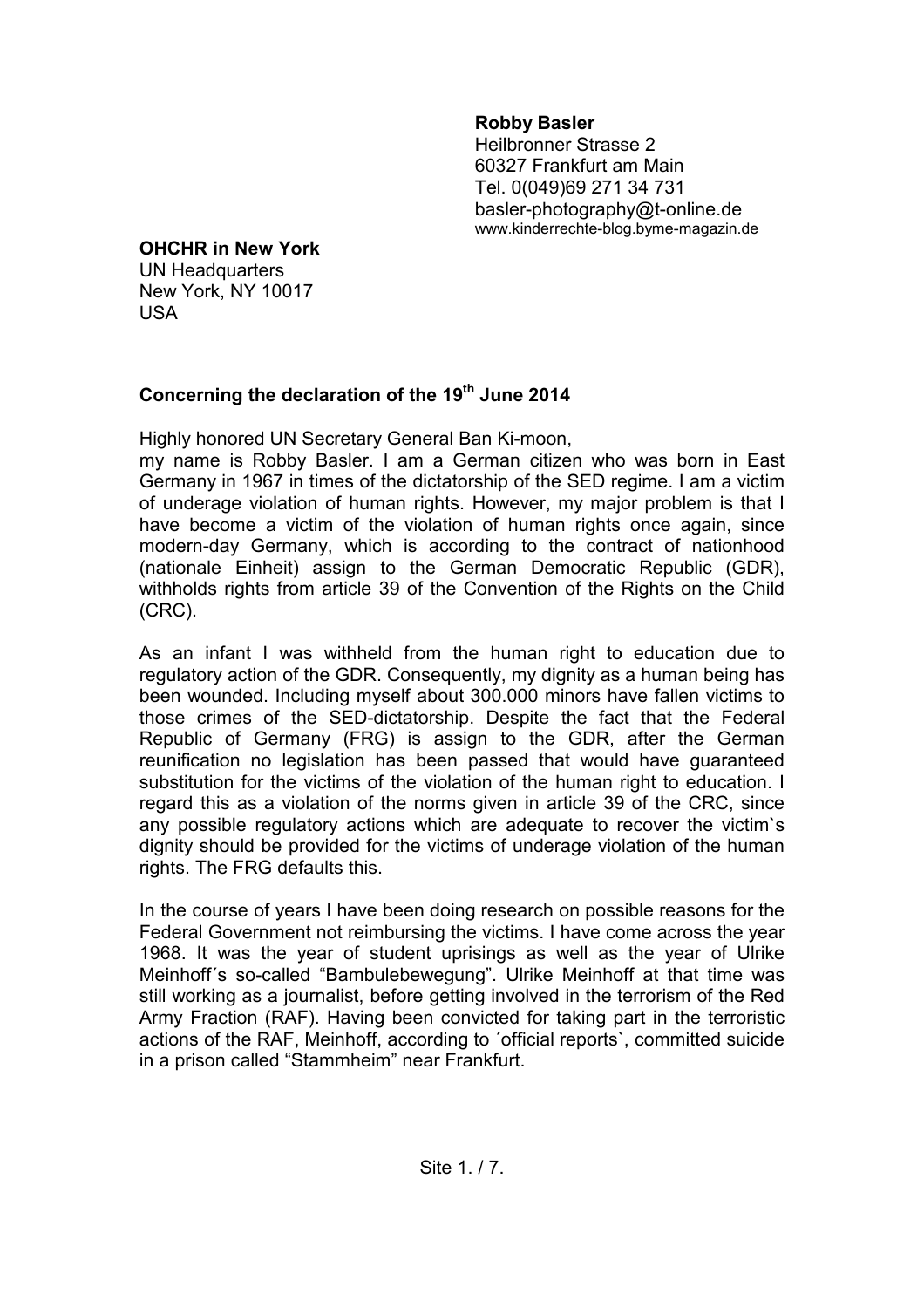However, one should acknowledge that Meinhoff´s "Bambulebewegung" lead to minors not only freeing themselves from the fetters of those violating human rights in government-run children´s homes, but also making the public aware of the social wrongs having taken place in those institutions. Due to this new public awareness a meeting between representatives of the competent ministry and the ´rebels` was initiated. Consequently, the government was informed about what had happened. From then on the structures in West German education have been reformed. However, neither the ringleaders of the "Bambulebewegung" were reported because of trespass, nor have the perpetrators of human rights in children´s homes been convicted by the German government.

One can assume that because of the upcoming election this topic was supposed to vanish from public notice quickly in order to take the ground from under the non-parliamentary opposition which in the year 1968 was also supported by the "Bambulebewegung". That way the political power of all democratic parties would still be maintained. Apparently, the governing parties as well as the opposing parties were in agreement about this. Thus, the ministries decided not to convict any of the perpetrators of both sides, although a demand for prosecution would have been urgently needed. Nowadays, one cannot expect these parties to openly acknowledge their guilt in parliament.

Consequently, it is obvious that the question of compensation is not only an East German one. The necessity of passing a compensation law is a result of the breach of international law on the rights of minors by the former German Federal Republic. Thus, the question of East or West is superfluous, especially since today laws should apply for every citizen equally. Hence, it is irrelevant during which time the wrongdoings were committed.

Moreover, the crime and the failure of the German State happened at a time shortly after the Nazi "Eichmannprozess" in Israel and the inglorious trial concerning the Nazi responsible persons in Frankfurt/Main. It is characteristic that the chief prosecutor regarding the "Eichmann"-process preferred not to chime in, but to leave the case to the Israel secret agency, since the chief prosecutor did not give Germany the credit for seriously pursuing Nazi criminals. Consequently, one has to consider that West German educational establishments still exercised those disciplinary measures, which they had taken over from the Nazi regime without any alterations. Even after 1949 homeless or parentless children, also those from concentration camps, suffered wrong in the state`s custody, just as in the concentration camps of the Nazi regime. This is unbelievable! However, it is the absolute truth.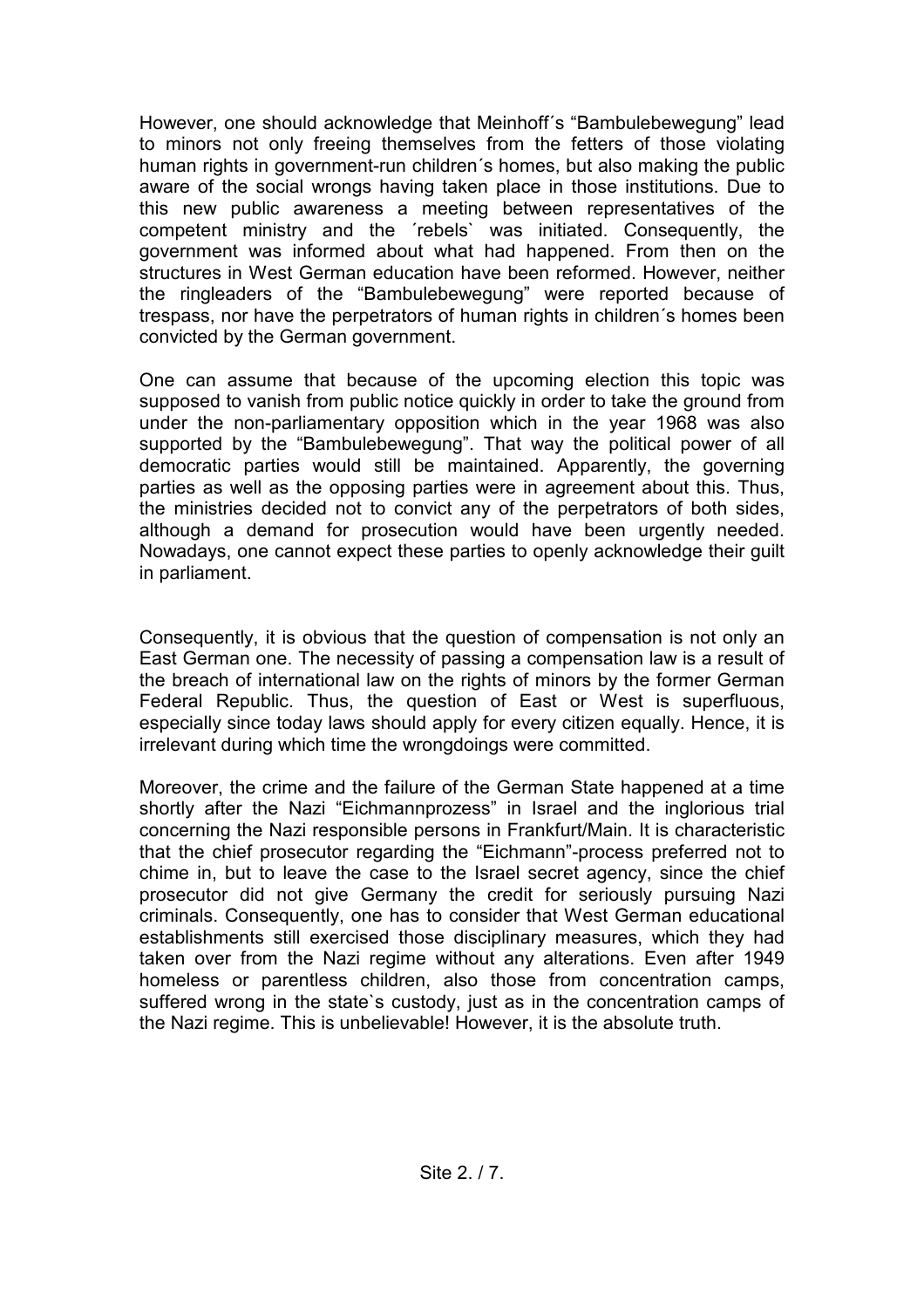Those children were beaten, mentally tormented, arrested, forced to practice meditation as well as to labor and they, moreover, suffered food derivation. In some cases the authority over children even lead to sexual abuse and rape. In almost all institutions for minors, who had been under state supervision in order to adapt their behavior, they were withheld from the human right to education and the right of free personal development. In some cases it was reported that male wardens had SS-tattooing. It was known that churches harbored SS-members, gave them work or supported them in exiting the country.

In Switzerland enforced sterilizations; in Austria, Switzerland and Germany forced adoptions took place. All in all, every minor in those institutions became a victim of the violation of human rights.

Due to the fact that up to the present day there is neither a fair redemption nor a fair claim for compensation, which would correspond to article 39 of the Convention on the Rights of the Child (CRC), I realized the demand for action to claim my rights.

Since I failed to regain my dignity here in Germany due to the deficient "Strafhabilitierungsrecht", I have chosen to go public. Thus, I am now turning to the highest council concerning human rights, to you, the highly honored United Nations General Assembly in New York.

Today`s plea to take on my letter preceded a march of three hundred miles from Germany to Geneva, Switzerland. In the course of this march I had to overcome all kinds of difficulties and risks, although I should not necessarily have undertaken this at my age. However, the march on Geneva contained a very important message to the United Nations. This message was not only carried by Austrian, Swiss and German victims, but was also supported by other nations such as Italy, France, Poland, Ireland and the USA. This message was handed over to the Swiss UN representative Jan Ziegler at the manifestation in Geneva on the  $19<sup>th</sup>$  June 2014. Accordingly, I asked Mr. Ziegler to forward this declaration to the German UN ambassador and to the United Nations General Assembly in New York. I will enclose this declaration to the letter.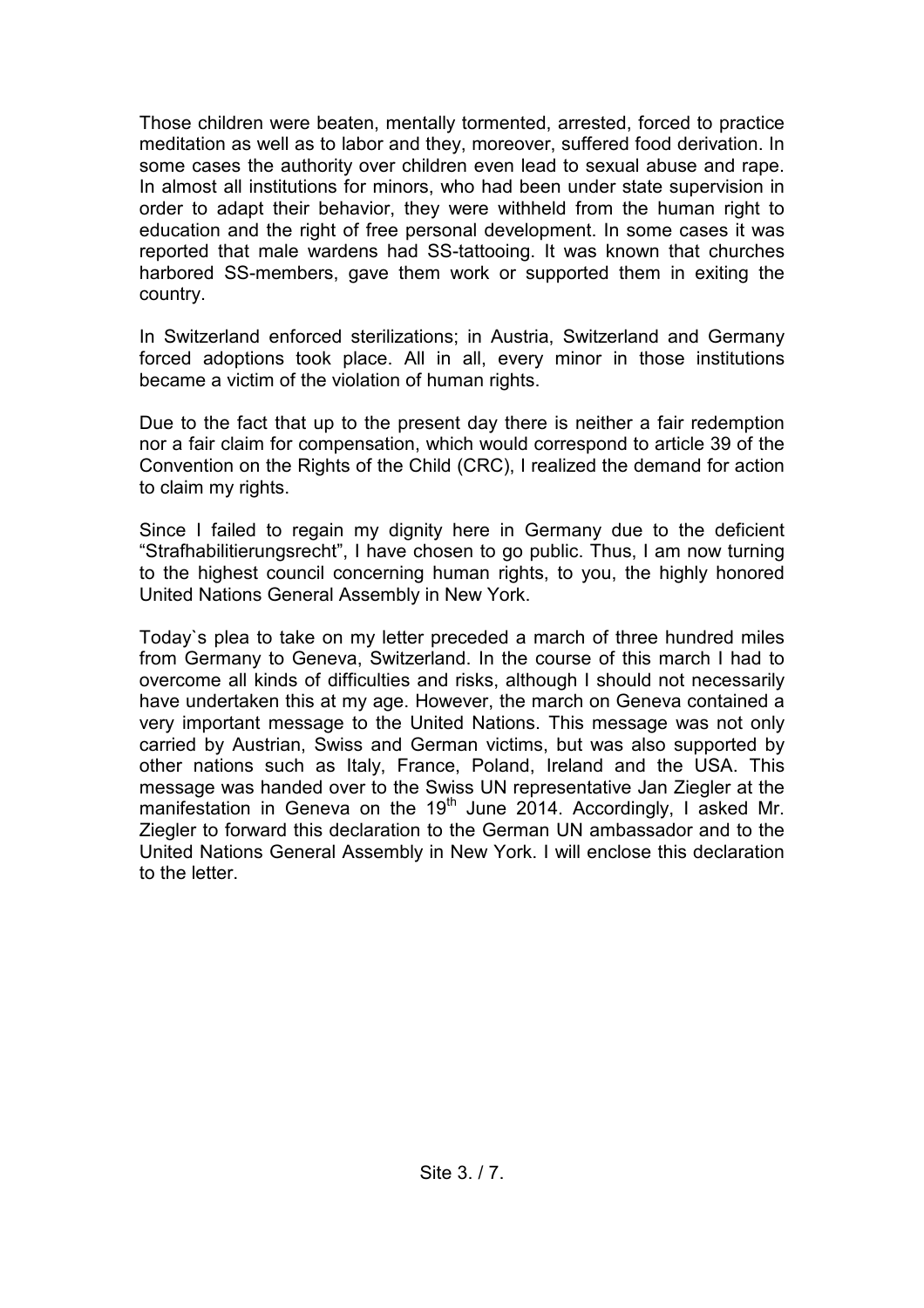I am asking the United Nations to summon and consult at least five legitimate representatives each of the German, the Swiss and the Austrian victims. I am asking the United Nations not to blindly rely on the ´shadow reports` derived from the state reports of the nations. Apparently, in Germany the "National Coalition" never lodged an independent ´shadow report` in front of the UN committee in Geneva. The German "National Coalition" via the consortium of the child and youth services (AGJ) is financially dependent on the Ministry for Families, Seniors, Women and Youth (BMFSFJ) and, therefore, their interests collide concerning the question of victimization, since the welfare organizations are part of the AGJ. In the past the violation of human rights took place in those welfare organizations. Hence, despite my request not a single word about our precarious legal situation has been mentioned in front of the committee in Geneva. Actually they lead you, in New York, to believe that our problem does not exist at all – neither nationally nor internationally. This is changing with this letter which I am writing to you today.

Although the Federal Government had been well informed about the severe violation of human rights in state-run institutions since 1968, the state again did not react to it in the year 1974, when in an institution in Masberg, Schleswig, human rights violations had been reported. Although the public prosecution department should have known that there had already taken place human rights violations on minors, they omitted to pursue the perpetrators. In this case the state acted deliberately in obscuring the human rights violation.

Despite my complaints against the ministers in authority during each legislation period of the former GRF as well as the responsible East German minister in authority, Margot Honecker, this has not lead to a process of prosecution. I still believe that Margot Honecker should have to face up to the International Criminal Court, just as the persons responsible for the crimes of the Red Khmer in Cambodia.

In 2009 the German Bundestag ignited a debate on whether the victims should get any redress. They finally concluded not to give them any redress. In the course of those debates, however, the German Bundestag decided to take the initiative, which has already been promoted by the non-governmental organization "Kindernothilfe" so far as a third supplementary agreement concerning an individual right of complaint to the Convention on the Rights of the Child was almost realized. Nevertheless, the Federal Government put pressure onto this by including an article 20 which excludes an individual right of complaint for those who have become victims of the underage violation of human rights before its ratification. That way the Federal Government ensured that the 400.000 German victims would not have the possibility to lodge a complaint via a Commission on Human Rights in regard to the lack of compliance with internal norms. Thus, the victims are in a "vacuum".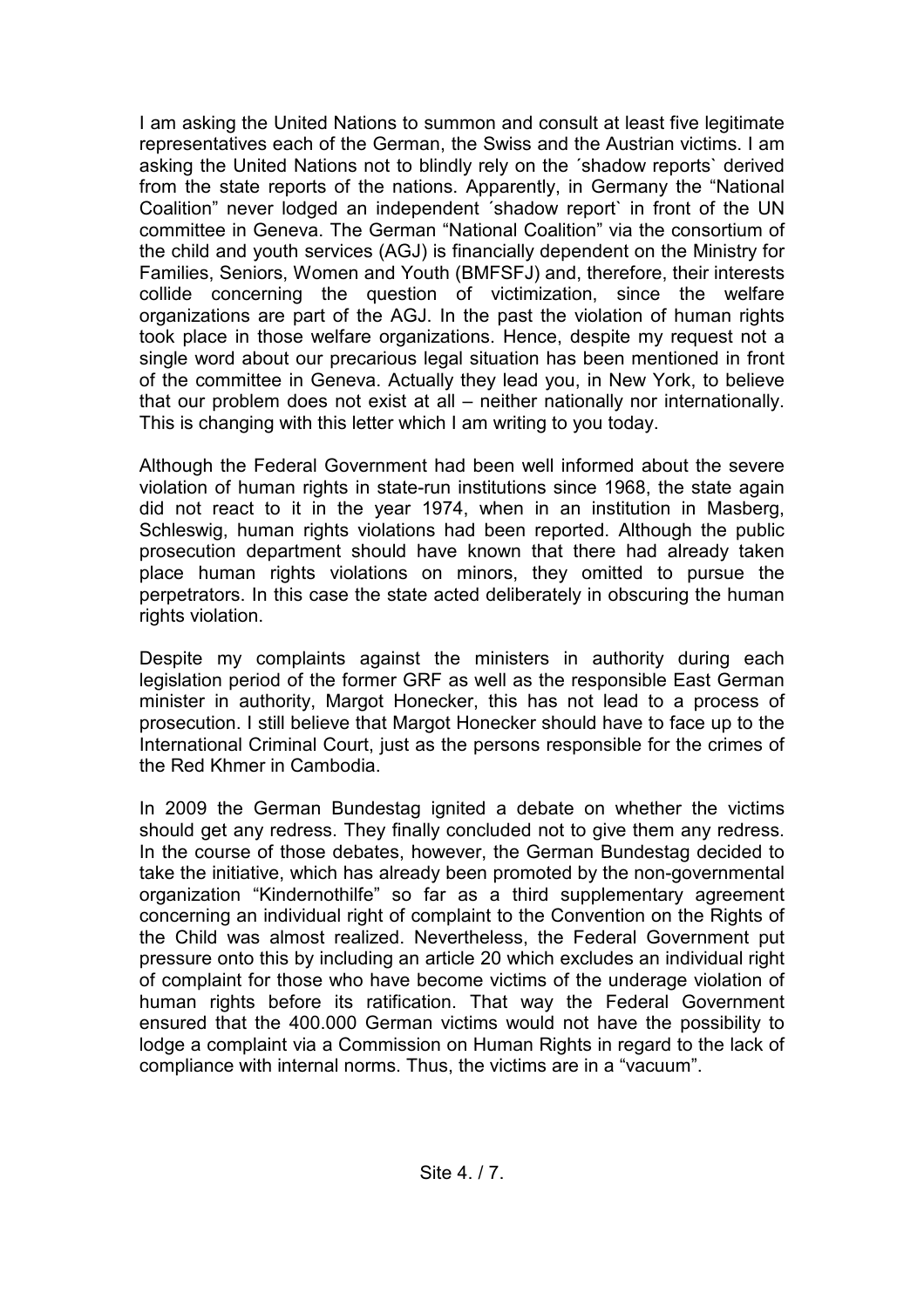Those in the German Bundestag who told the German victims that there was no legal way of redressing the victims are the same people who at the same time cut this individual right of complaint, so that the victims would not be able to complain about the lack of internal laws in front of the Convention on the Rights of the Child. Both decisions were made by the same persons at the same time. Consequently, whoever decided to appoint the individual right of complaint to a cutoff date, must have been aware from whom he withholds this right. Accordingly, it has been proven that the German Government in this case betrayed the victims. At any given time the right from article 39 of the Convention on the Rights of the Child has been valid and would just have been needed to be put into action internally. The Federal Government, however, ´copped out` of this.

My numerous constitutional complaints and my complaints in front of the European Court of Human Rights (ECHR) did not provoke the German Bundestag to act. Even my petition stating that Germany would need an explicit compensation agreement for underage victims, which should fulfill the norms given in article 39 of the CRC and should, moreover, cover any violation of human rights and be valid for everyone who has ever become an underage victim of the violation of human rights, did not bring about a change.

Considering these conditions I do not see the dignity of the victims of underage violation of human rights guaranteed. Due to the withholding from education the victims incur a financial disadvantage, since they are professionally, socially and politically lifelong underprivileged compared to the average employed persons in Germany who earn about 450.000 euros in their lifetime. Because of those disadvantages the victims do not have the possibility to freely develop their personality. Hence, the German Government is still harming the human dignity as long as there is no fair compensation agreement.

Considering the dimension as well as the description of the crime it becomes obvious that all criteria of a breach of international law are met. Thus, the German Government has to acknowledge a collective guilt and, moreover, has to offer atonement to the victims, which in case of contentment would have to be signed by all legitimate representatives of the victims before being passed by the German Bundestag. Only a legal claim for compensation can obtain validity, since an offer of atonement without a legal claim would be refused by the victims. The legal claim would have to be negotiated in such a way as war reparations after capitulation, since we are talking about a breach of international law.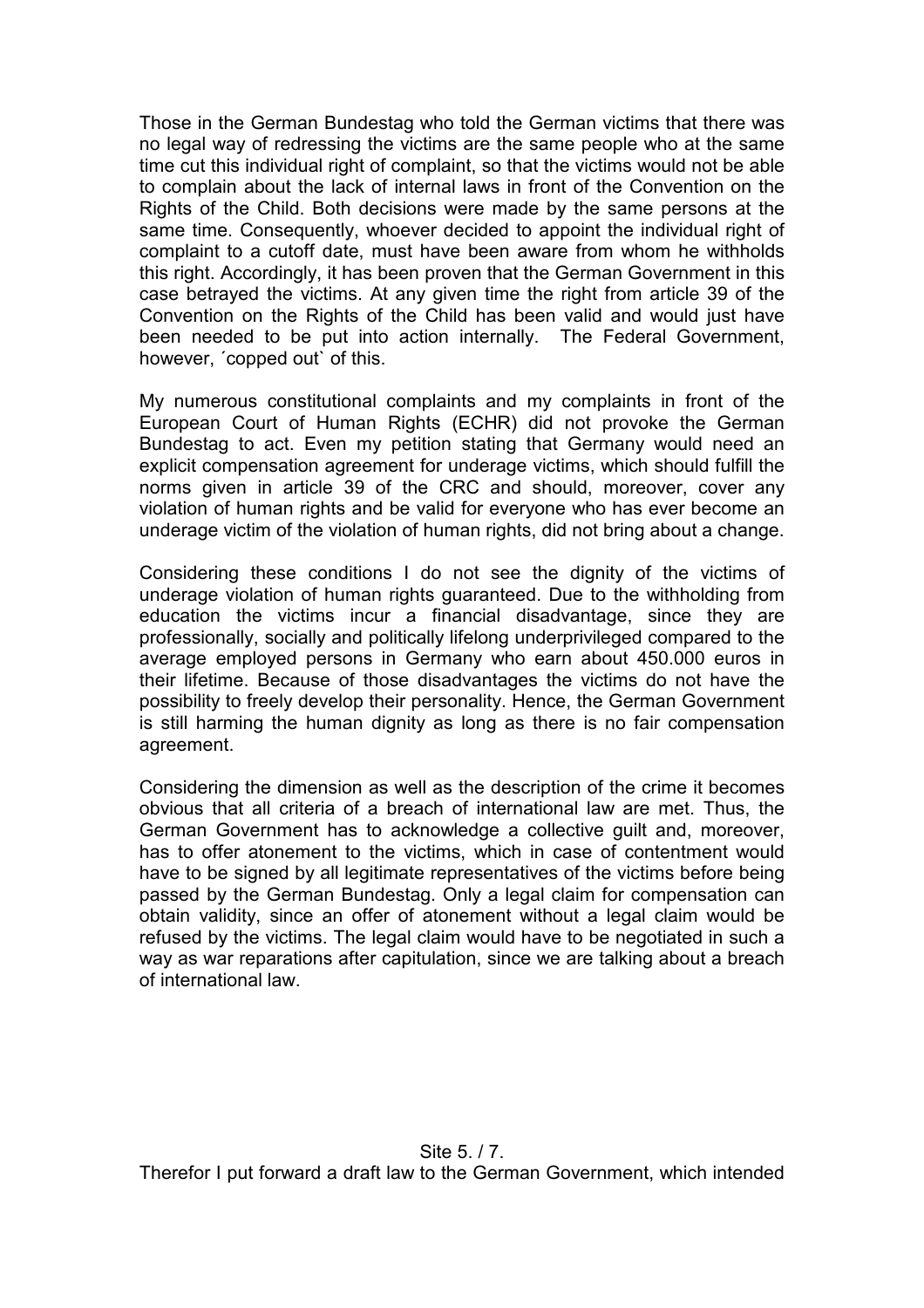reconciliation between victims and perpetrators. In an amicable arrangement the victims would have renounced 50% of the financial adjustment of their damages suffered, if they in return received a monthly annuity of 450 euros. The victims would have relinquished 75% of their claims, if the Government had wished a one-off payment, based on the actual amount of loss of 450.000 euros per victim.

Germany, against international law, received turnover taxes from compulsory labor of minors. This money was even increased in commercial activities with the German Central Bank. Accordingly, Germany unjustly possesses state assets of about eight million dollars. The annual interest yield of 5% (350.000.000 euros) would suffice to cover any payments to the victims without having to touch the legal state assets. After the death of the last victim the illegal assets could become part of the legal assets. That way the state would not even incur any losses. However, the German Government denies this. A prosecutorial process against the German finance authority was not initialized by the public prosecution department. For two years a complaint against the German Central Bank has not even been processed by the public prosecution department.

I am asking the high committee of the United Nations in New York to watch the documentary "Mea Maxima Culpa" to find out how such crimes have been taking place in these high numbers even in the USA. Those now grown-up victims need compensation to feel their dignity being equally precious as anyone else´s. Even though the respective government delivered education and educational establishments to third parties, this did not free them from their legal responsibility to care for those children. The verdict in the Irish Louise O`Keeffe case confirms my concern. In January 2014 the European Court of Human Rights convicted Ireland due to deficient protection of a student from sexual abuse in a Catholic school financed by the government. Prosecutor was the 49-year old Louise O`Keeffe who was in the year 1973 repeatedly sexually abused by the headmaster of the public school. The Strasbourg judges attributed 30.000 euros compensation to her. Thus, a monthly annuity of 450 euros would not be exaggerated and, hence, would be justified.

The respective governments are liable for human rights violations to minors in state-run institutions or institutions run by third parties to which they were given.